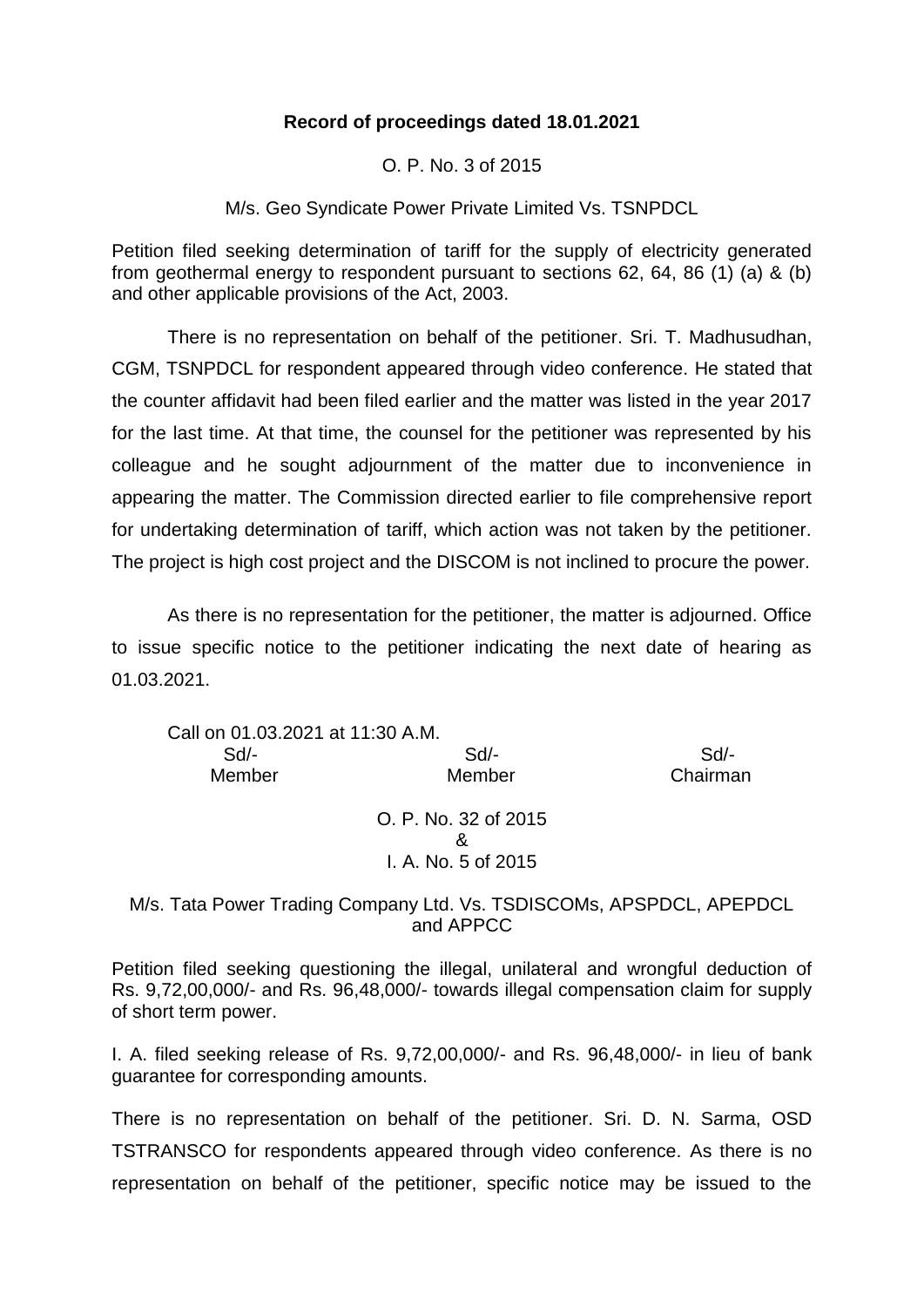petitioner informing that the matter stands posted to 01.03.2021. According the matter is adjourned.

Call on 01.03.2021 at 11:30 A.M. Sd/- Sd/- Sd/- Member Member Chairman

O. P. No. 42 of 2015

M/s. Penna Cement Industries Ltd. Vs. APTRANSCO, APPCC & DISCOM

Petition filed seeking recovery of Rs. 2,66,34,295/- towards pending dues on account of supply of electricity.

Sri. Deepak Chowdary, Advocate representing Sri. Challa Gunaranjan, counsel for the petitioner and Sri. Mohammad Bande Ali, Law Attachee of DISCOM alongwith Sri. D. N. Sarma, OSD TSTRANSCO for respondents appeared through video conference. The advocate representing the counsel for the petitioner stated that the matter is before the APTEL and hence, the matter cannot be proceeded with. On the other hand, the representative of the DISCOM stated that in the judgment on jurisdiction, the Hon'ble High Court held that CERC has jurisdiction and the petitioner has to make an application to transfer the case to CERC. In view of the ambiguity in the matter, the advocate stated that he will ascertain the factual position and if necessary file a proper memo in that regard. According he sought adjournment of the matter. The matter is adjourned. The petitioner / counsel shall file a detailed memo / statement on or before the date of hearing by giving the factual position in the matter as regards proceeding with the hearing.

Call on 01.03.2021 at 11:30 A.M. Sd/- Sd/- Sd/- Member Member Chairman O. P. No. 51 of 2015 & I. A. No. 25 of 2015

M/s. Nile Limited Vs. APCPDCL, TSSPDCL & APSPDCL

Petition filed seeking directions to the respondents for payment of monthly power bills.

I. A. filed seeking amendment of title in the original petition.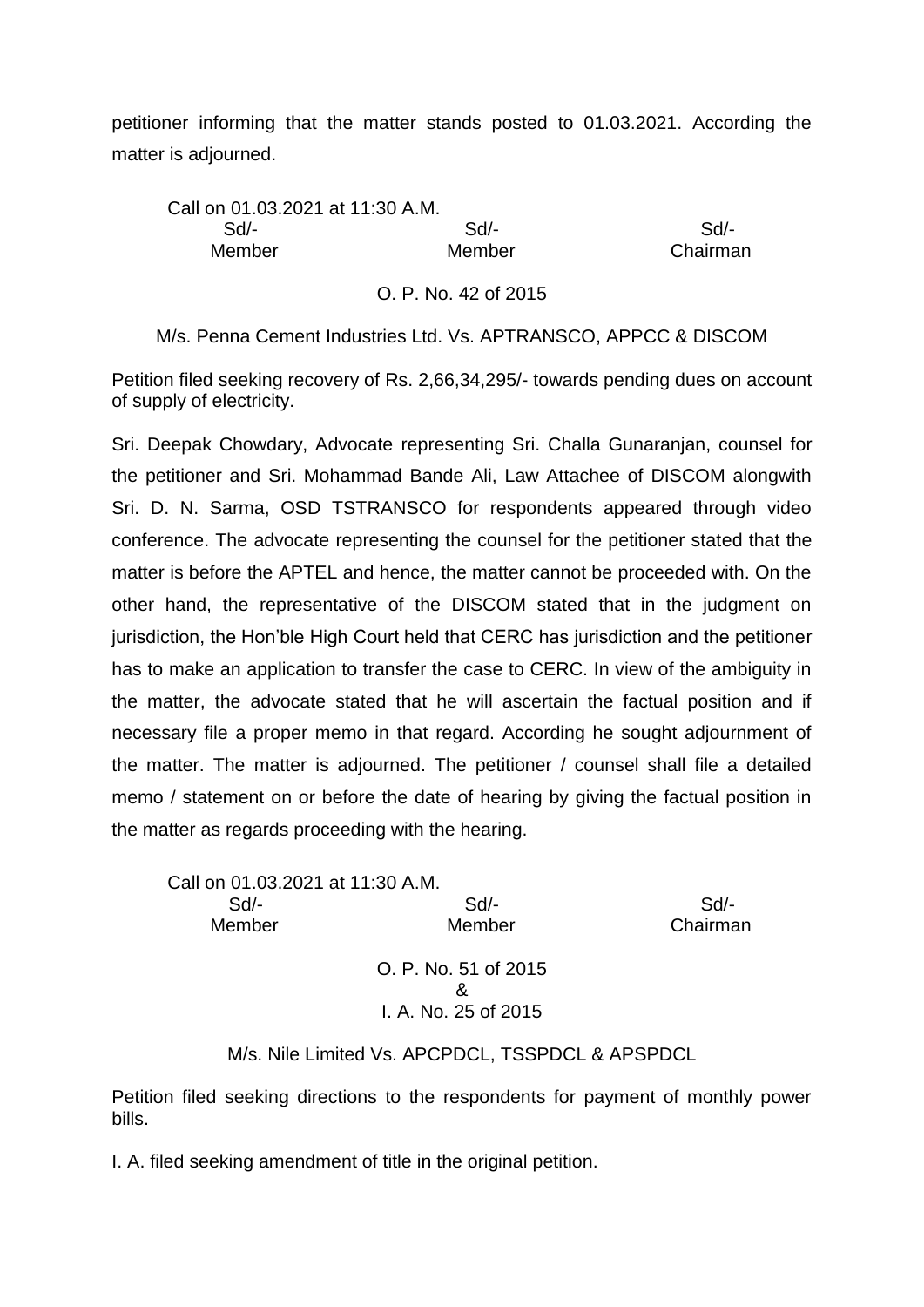Sri. Deepak Chowdary, Advocate representing Sri. Challa Gunaranjan, counsel for petitioner and Sri. Mohammad Bande Ali, Law Attachee of DISCOM for respondents appeared through video conference. The advocate representing the counsel for the petitioner stated that the matter is before the APTEL and hence, the matter cannot be proceeded with. On the other hand, the representative of the DISCOM stated that in the judgment on jurisdiction, the Hon'ble High Court held that CERC has jurisdiction and the petitioner has to make an application to transfer the case to CERC. In view of the ambiguity in the matter, the advocate stated that he will ascertain the factual position and if necessary file a proper memo in that regard. According he sought adjournment of the matter. The matter is adjourned. The petitioner / counsel shall file a detailed memo / statement on or before the date of hearing by giving the factual position in the matter as regards proceeding with the hearing.

| Call on 01.03.2021 at 11:30 A.M. |        |          |
|----------------------------------|--------|----------|
| Sd/-                             | $Sd/-$ | Sd       |
| Member                           | Member | Chairman |

O. P. No. 2 of 2016

M/s. Ultra Tech Cement Limited Vs. TSSPDCL & its officers

Petition filed seeking questioning the action of DISCOM in not implementing the order of the CGRF and to punish the licensee under section 142 of the Act, 2003.

Sri. Deepak Chowdary, Advocate representing Sri. Challa Gunaranjan, counsel for the petitioner and Sri. Mohammad Bande Ali, Law Attachee of TSSPDCL for respondents appeared through video conference. The counsel for the petitioner stated that the matter involves implementation of the order of the CGRF and accordingly, petitioner under section 142 of the Act, 2003 is filed. The representative of the DISCOM stated that the DISCOM questioned the order of the CGRF before the Hon'ble High Court. The Hon'ble High Court through a single Judge dismissed the same upon which appeal has been filed before two Judges of the Hon'ble High Court. The Division Bench of the Hon'ble High Court disposed of the appeal and directed the single Judge to hear afresh and decide the matter. The same has not been decided as yet. Moreover, the petitioner should have approached the CGRF for implementation of the order and not the Commission.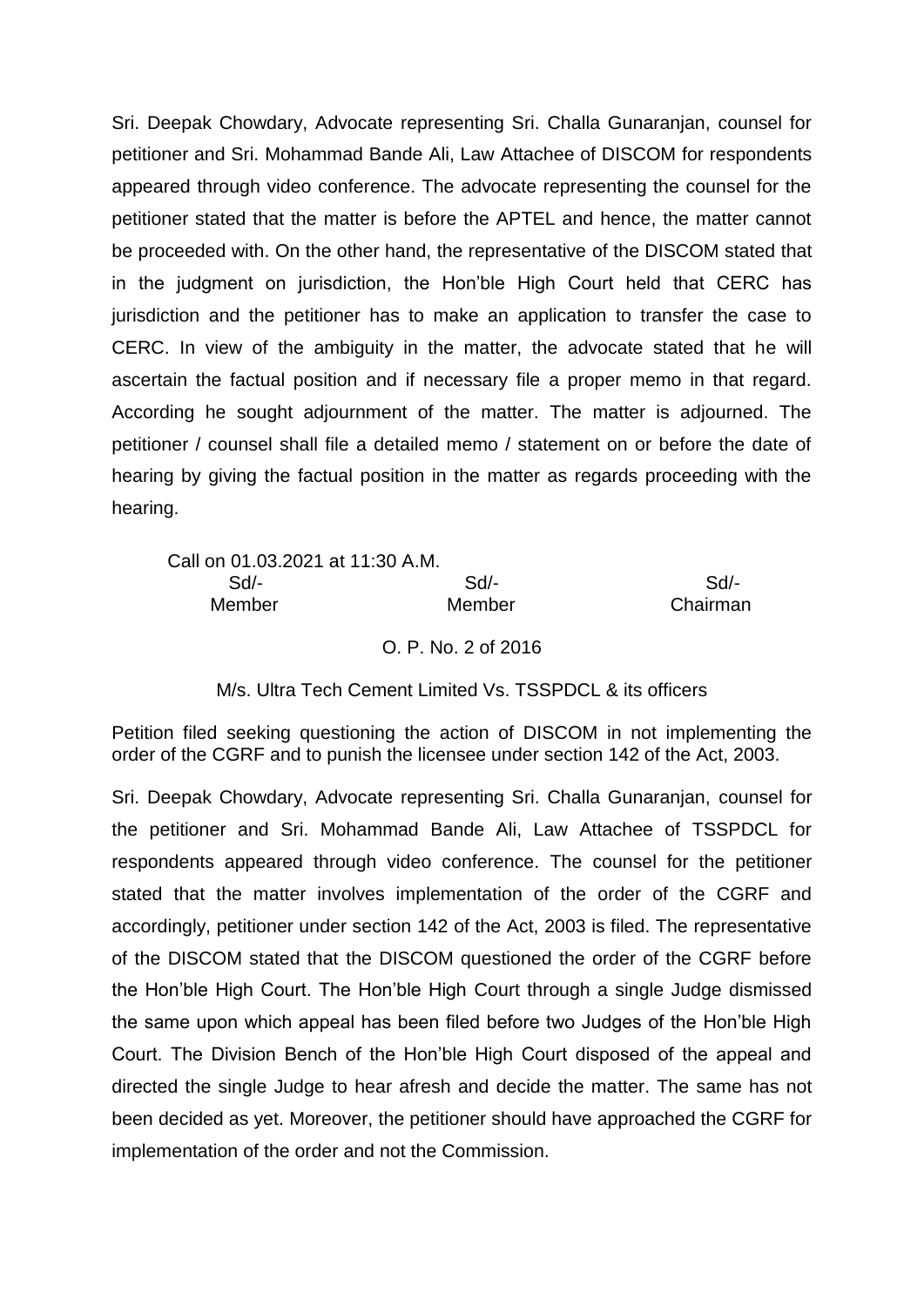The counsel for the petitioner stated that the DISCOM is yet to file a counter affidavit in the matter. The representative of the DISCOM stated that DISCOM will file a memo giving details of the case and the status of implementation of the order of the CGRF by the next date of hearing. Accordingly, the matter is adjourned. The memo shall be filed well in advance with a copy to the counsel for the petitioner.

| Call on 01.03.2021 at 11:30 A.M. |                                |          |
|----------------------------------|--------------------------------|----------|
| Sd                               | Sd                             | Sd       |
| Member                           | Member                         | Chairman |
|                                  | O. P. (SR) No. 28 of 2020<br>8 |          |
|                                  | I. A. (SR) No. 29 of 2020      |          |
|                                  |                                |          |

M/s. L & T Metro Rail (Hyderabad) Limited Vs TSSPDCL & its officers

Petition filed seeking directions to the licensee and its officers to give effect to the order of the Commission fixing the tariff under HT  $V$  (B) – HMR tariff.

I. A. filed seeking interim orders directing the respondents not to disconnect the electricity supply to the petitioner pending disposal of the original petition.

Sri. Avinash Desai, Advocate for the petitioner and Sri. Mohammad Bande Ali, Law Attachee of TSSPDCL for the respondents have appeared through video conference. The counsel for the petitioner stated that the issue is with regard to giving effect to the tariff order dated 23.06.2016. He had set forth the dates of operation of the Metro Rail including the permission. The representative of the DISCOM sought time stating that rejoinder is not received by them.

The Commission directed the petitioner to furnish a copy of the rejoinder to the respondents immediately as it was stated that the physical copy as also email were sent to the DISCOM on 16.01.2021. The matter is adjourned.

| Call on 21.01.2021 at 11.30 AM. |        |          |
|---------------------------------|--------|----------|
| Sd/-                            | Sd/-   | Sd       |
| Member                          | Member | Chairman |
|                                 |        |          |

O. P. No. 22 of 2020

M/s. ACME Dayakara Solar Power Private Limited Vs. TSSPDCL

Petition filed Seeking direction that the payment of entry tax may be treated as change in law and for reimbursement of the amount